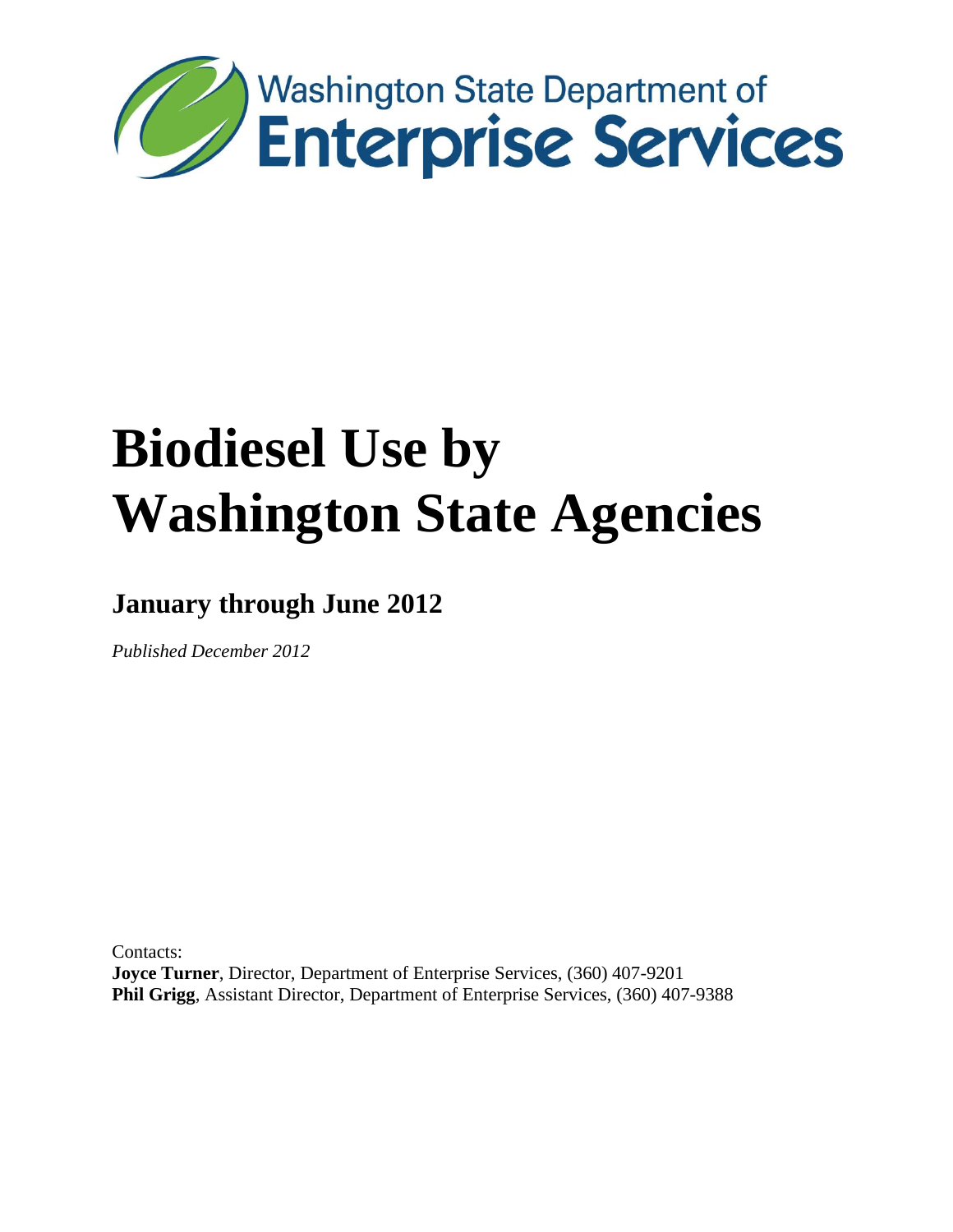January through June 2012

To accommodate persons with disabilities, this document is available in alternate formats by calling the Department of Enterprise Services at (360) 407-8059. TTY/TDD users should contact Enterprise Services via the Washington Relay Service at 711 or 1-800-833-6388.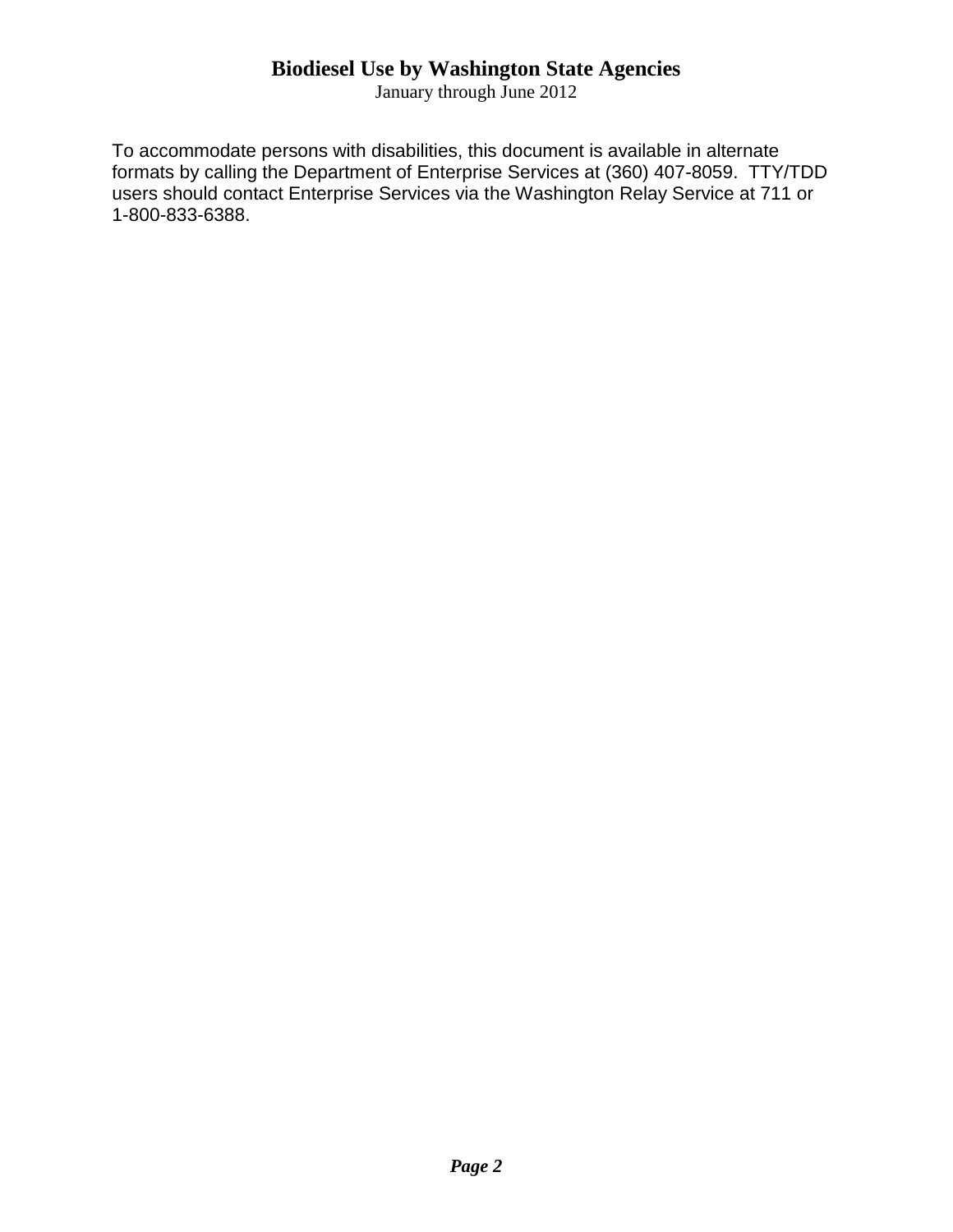January through June 2012

# **REPORT HIGHLIGHTS**

State agencies continued to use significant amounts of biodiesel during the first six months of 2012.

- Total biodiesel purchases by state agencies for this period under state fuel contracts were just over 420,000 gallons.
- Washington State Ferries (WSF) is the state's largest consumer of diesel fuel. WSF purchased 223,320 gallons of biodiesel, down seasonally from the 241,722 gallons purchased in the previous six-month period. Fuel containing 5 percent biodiesel (B5) continued to be the standard fuel for most vessels due to in-line blended fuel being available at two of WSF's three fueling sites.
- Biodiesel purchased by state agencies other than WSF totaled 196,933 gallons, slightly less than the 203,113 gallons purchased in the previous six-month period. Biodiesel made up 11 percent of the diesel fuel purchased by agencies other than WSF during this reporting period.
- For the Washington State Department of Transportation (WSDOT), the second largest purchaser of diesel fuel, biodiesel made up more than 16 percent of total diesel fuel purchased in western Washington and almost seven percent of total diesel fuel purchased in eastern Washington. In May, WSDOT suspended its purchases of biodiesel blends above B20 as it undertook a review of the compatibility of its underground storage tanks and fuel dispensers with higher blend biodiesel fuels.
- Testing continued to show no significant fuel quality issues related to biodiesel use by state agencies.

# **BACKGROUND**

The Department of Enterprise Services (DES) is charged with compiling agency biodiesel usage data and reporting findings and recommendations to the Governor and the Legislature on a biannual basis. To more effectively fulfill this requirement, DES collaborates with key state agency stakeholders in preparing this report.

This report covers the period of January 1 through June 30, 2012 and focuses on bulk fuel purchased through state fuel delivery contracts. As used in this report, the term "biodiesel" means pure biodiesel (B100) unless the context clearly indicates otherwise. Biodiesel blends are specified by the capital letter "B" followed by the value representing the volume percentage of biodiesel, such as B5 and B20.

As a part of the state's efforts to reduce its dependence on foreign oil, reduce emissions, and stimulate local production and use of biodiesel, state agencies are required to use a minimum of 20 percent biodiesel by total volume for operating diesel-powered vessels, vehicles, and construction equipment. Legislation establishing this mandate, effective June 1, 2009, was enacted in 2006 and is codified in RCW 43.19.642.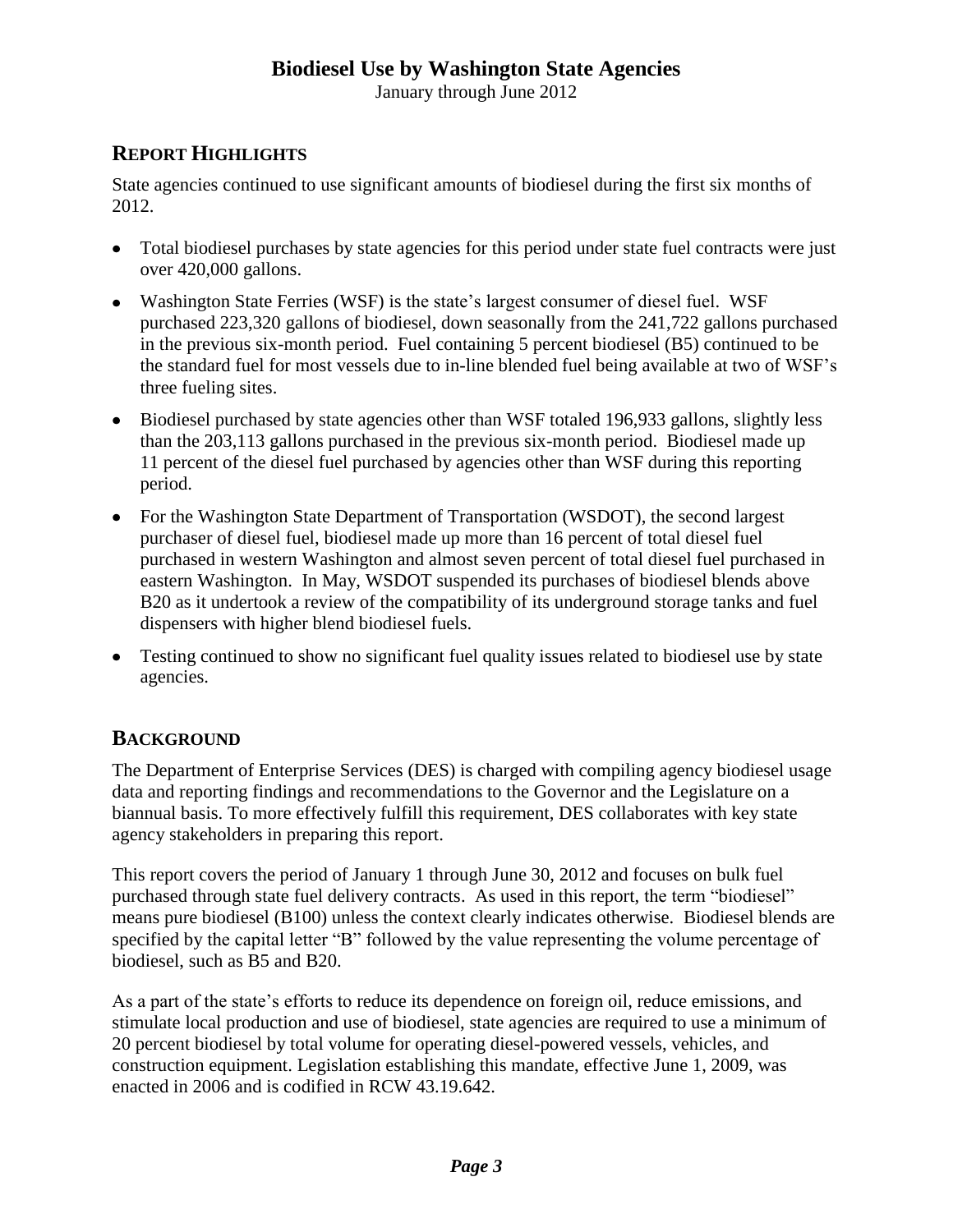January through June 2012

Due to serious infrastructure and budgetary constraints, the biodiesel use requirement for the state ferry system was reduced from a minimum of 20 percent to a minimum of 5 percent. For the 2009-11 biennium, all fuel purchased at the Harbor Island truck terminal in Seattle, one of WSF's three fueling sites, was to be a minimum of 5 percent biodiesel so long as the B5 price did not exceed the price of diesel by more than 5 percent. For the 2011-13 biennium, WSF is to use a minimum of 5 percent biodiesel in all vessels as long as the price of a B5 biodiesel blend does not exceed the price of diesel by 5 percent.

# **STATE BIODIESEL PURCHASES**

State agencies are required to purchase bulk fuel through the state fuel contracts, which cover gasoline, heating oil, and diesel (including biodiesel). The contracts are also used by many higher education institutions, cities, counties, school districts, and transit systems.

From January 1 through June 30, 2012, state agencies and institutions of higher education purchased 10.3 million gallons of diesel fuel through state fuel contracts. This included a total of 420,253 gallons of biodiesel. Purchases by the state ferry system made up 83 percent of all diesel fuel and 53 percent of the biodiesel purchased during the period. Total biodiesel use by state ferries held steady, as a B5 biodiesel blend continued to be the standard for vessels receiving fuel from the two locations with in-line blended biodiesel fuel. Purchases made by state agencies other than WSF for use in diesel-powered vehicles and equipment made up 43 percent of the biodiesel purchased, which represents 16 percent of total fuel purchased.

Institutions of higher education are not required to use the state fuel contract. However, if purchases by higher education are made using the state fuel contract, they are included in this report.



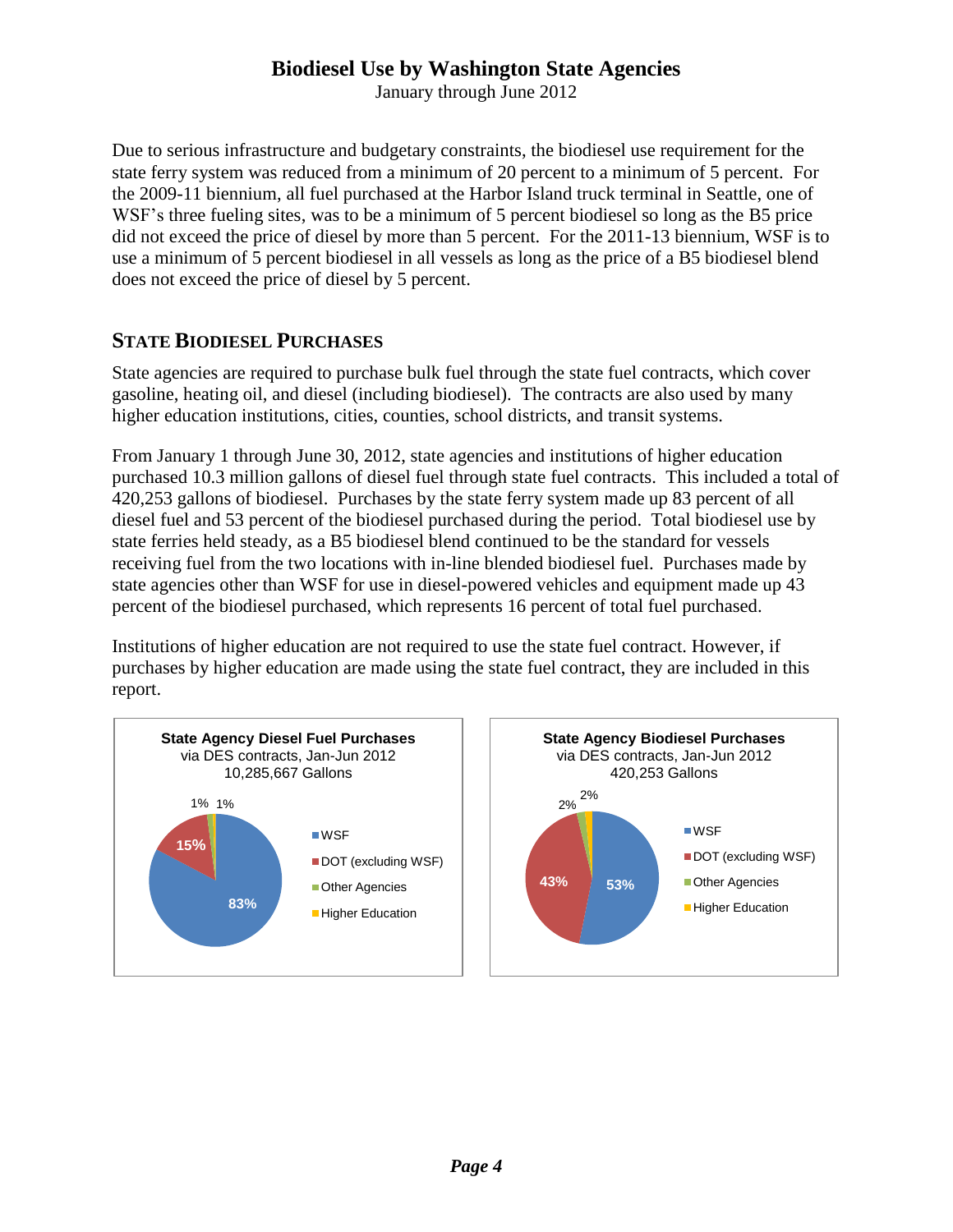January through June 2012

# **WASHINGTON STATE FERRIES (WSF) BIODIESEL USE**

- WSF purchased 223,320 gallons of biodiesel during this six-month period. This is an eight percent decrease over the 241,722 gallons purchased in the last six months of 2011. This decrease reflects the reduced winter schedule for state ferries when the Sidney run is not in operation, and more vessels are taken out of service for maintenance to prepare for the busy summer season.
- WSF continued to use in-line  $\bullet$ blended B5 for all vessels fueling by truck from the Harbor Island truck facility in Seattle. This facility accounts for about 25 percent of the total fuel used. WSF began using B5 for ferries fueling out of the Harbor Island truck terminal in August 2009.
- WSF also continued to use in-line blended B5 for all vessels fueling by truck at Anacortes. This facility accounts for about 40



percent of the total fuel used. WSF began using B5 for ferries fueling out of Anacortes in January 2011.

- The capital improvement project to make in-line blended biodiesel available at the Seattle fuel pier is underway. A 25,000-gallon biodiesel tank has been manufactured and is scheduled to be on site October 1, 2012. The blender, pump, and support electronics are on site and product line work and blender dock site prep work is underway. The project is expected to be finished November 1, 2012 and, once completed, WSF will have access to inline blended biodiesel at all three of its fueling locations.
- The average price paid for diesel during the period was \$3.65 per gallon; the average price paid for B5 was \$3.72 per gallon, for a price differential of less than 2 percent.
- WSF had no biodiesel-related quality or performance issues during the period.

|  | <b>Washington State Ferries Biodiesel Use: July 2009 to June 2012</b> |  |  |  |  |
|--|-----------------------------------------------------------------------|--|--|--|--|
|--|-----------------------------------------------------------------------|--|--|--|--|

| <b>Time Period</b>  | <b>Diesel Gallons</b> | <b>Biodiesel Gallons</b> | <b>Total Gallons</b> | <b>Biodiesel %</b> |
|---------------------|-----------------------|--------------------------|----------------------|--------------------|
| Jan-Jun 2012        | 8,283,480             | 223,320                  | 8,506,800            | 2.6%               |
| Jul-Dec 2011        | 8,672,324             | 241,722                  | 8,914,046            | 2.7%               |
| Jan-Jun 2011        | 8,435,352             | 227,115                  | 8,662,467            | 2.6%               |
| Jul-Dec 2010        | 8,455,444             | 119,242                  | 8,574,686            | 1.4%               |
| Jan-Jun 2010        | 8,459,772             | 102,179                  | 8,561,951            | 1.2%               |
| <b>Jul-Dec 2009</b> | 8,463,791             | 71,225                   | 8,535,016            | 0.8%               |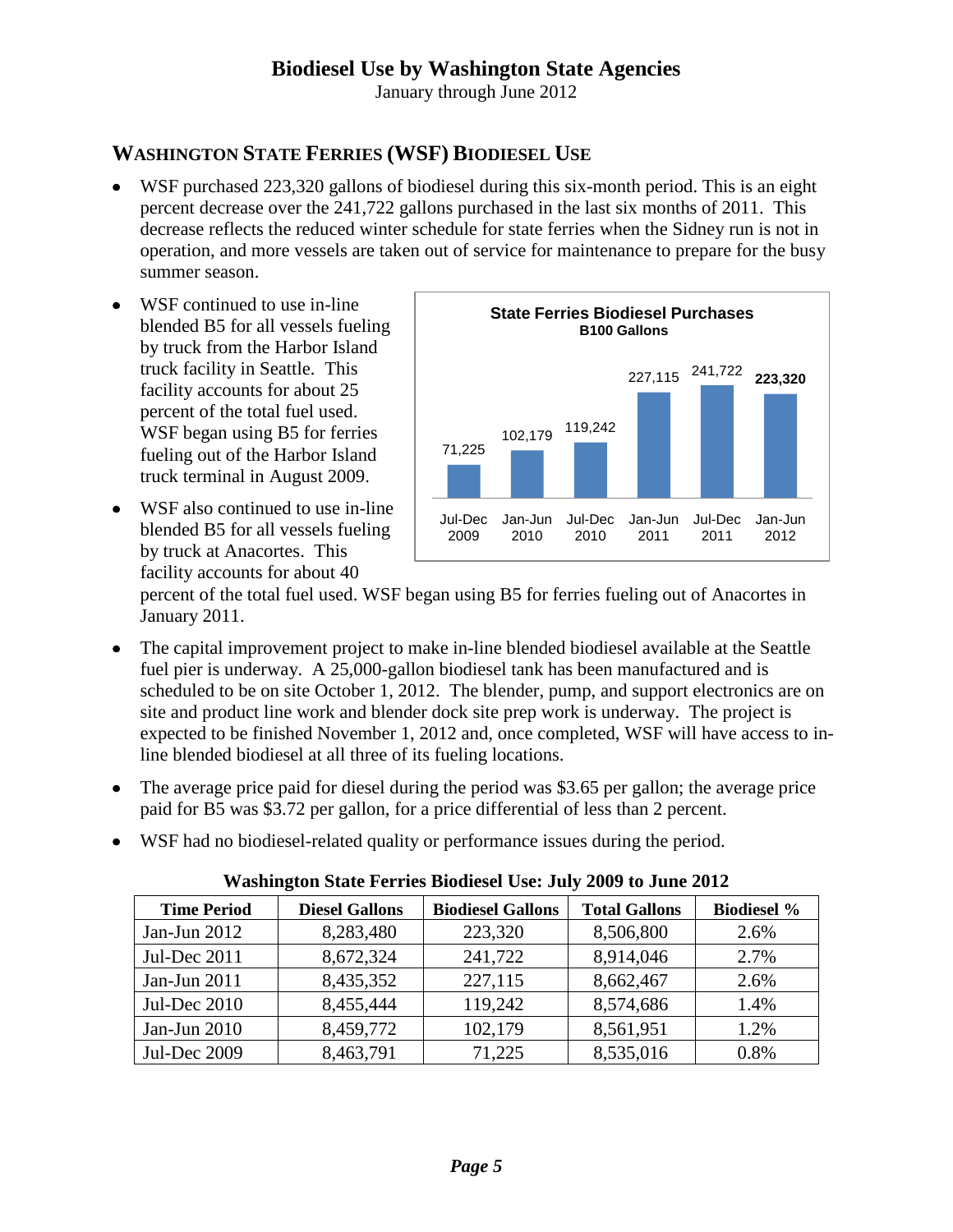January through June 2012

# **LAND SECTOR USE**

State agency purchases of biodiesel for use in vehicles and equipment decreased slightly from 203,113 gallons in the last six months of 2011 to 196,933 gallons in the first six months of 2012. Overall state agency biodiesel purchases declined from 13.6 percent to 11.1 percent of total diesel fuel purchased under the state fuel contract.

WSDOT is the largest single purchaser of diesel fuel in the land sector. During this reporting period, WSDOT purchased close to 1.6 million gallons of diesel fuel, accounting for 88 percent of all diesel fuel and 92 percent of all biodiesel purchased by state agencies under the state fuel contract. WSDOT maintains a comprehensive, statewide network of fueling stations that serves the majority of the state's diesel-powered equipment and vehicles. Of the nine other agencies purchasing diesel fuel under the state contract, only four purchased more than 10,000 gallons of bulk diesel fuel during the period. These included the departments of Corrections, Natural Resources, Fish & Wildlife, and Social & Health Services. Among the 14 higher education institutions purchasing diesel fuel off the state contract, only the University of Washington purchased more than 10,000 gallons of bulk diesel fuel during the period.

| Agency                  | <b>Diesel Gallons</b> | <b>Biodiesel Gallons</b> | <b>Total Gallons</b> | <b>Biodiesel %</b> |
|-------------------------|-----------------------|--------------------------|----------------------|--------------------|
| <b>WSDOT</b>            | 1,386,346             | 181,183                  | 1,567,529            | 11.6%              |
| Other Agencies          | 139,893               | 8,510                    | 148,403              | 5.7%               |
| <b>Higher Education</b> | 55,705                | 7,240                    | 62,945               | 11.5%              |
| Total                   | 1,581,944             | 196,933                  | 1,778,877            | 11.1%              |

**State Agency Biodiesel Purchases (Land Sector): January to June 2012**

On a percentage basis, overall state agency biodiesel purchases have generally increased over the last three years.

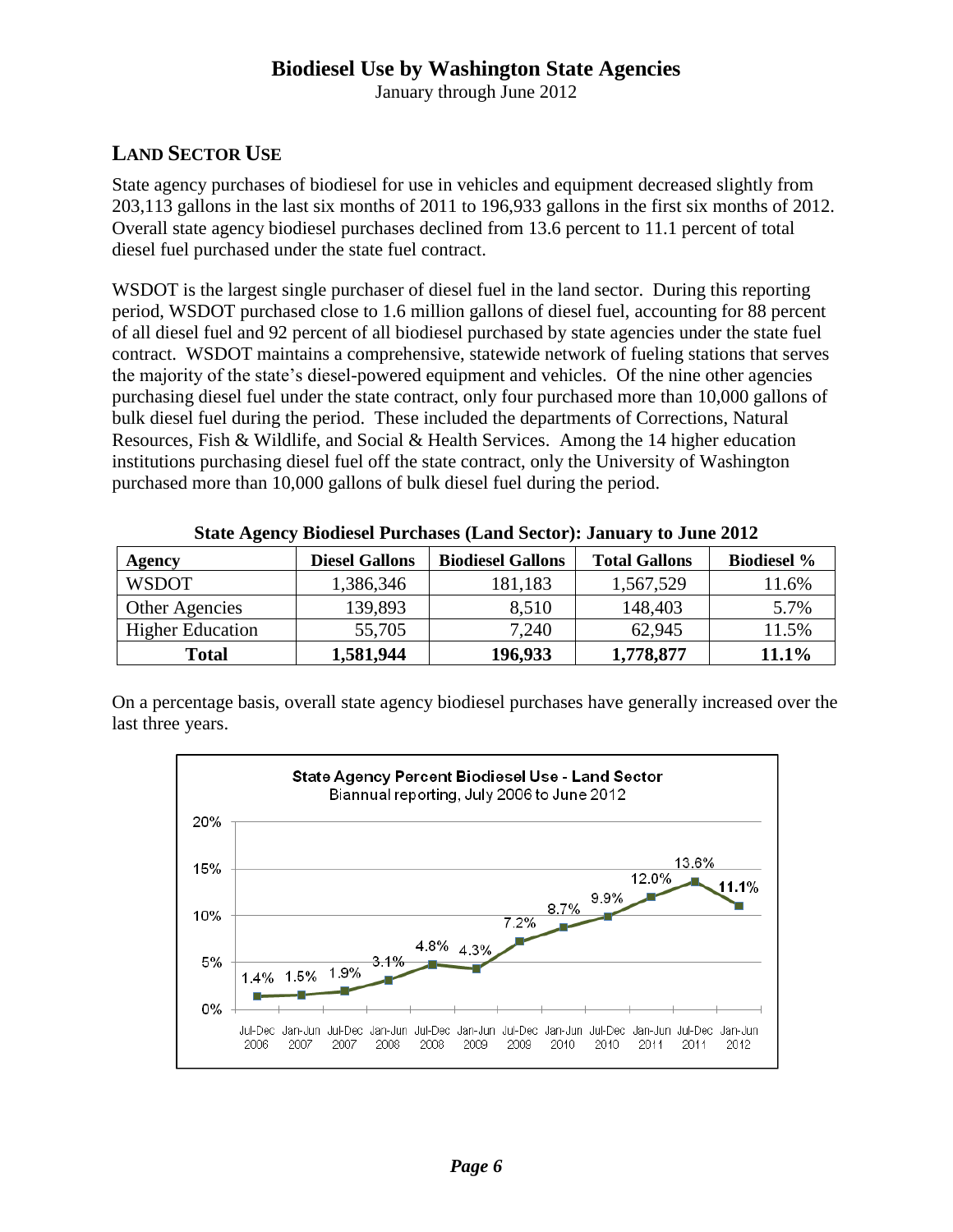January through June 2012

# **DETAILS ON WSDOT PURCHASES AND USE**

- Overall, WSDOT's total gallons of biodiesel purchased was slightly lower than the previous six months and the percent biodiesel compared to total diesel volume declined from 15 percent to 12 percent. This drop in percentage was due to (1) higher total purchases of fuel due to winter weather events, notably January's snow and ice storm and (2) a decision in May to suspend purchases of biodiesel blends higher than B20.
- Based on federal regulations, WSDOT suspended the use of biodiesel blends above B20. The suspension will be in effect until underground storage tanks (USTs) can be certified for higher blends.
	- In July 2011, EPA published final guidance for UST systems storing diesel containing greater than 20 percent biodiesel. Federal regulations (40 CFR 280.32) and biodiesel handling guidelines call for fuel tanks and systems to be made of or lined with materials that are compatible with the stored substance.
	- According to the U.S. Department of Energy's National Renewable Energy Laboratory Biodiesel Handling and Use Guide, B100 will degrade, soften, or seep through some hoses, gaskets, seals, elastomers, glues, and plastics with prolonged exposure. The guide concludes that biodiesel blends of B20 or less have less of an effect on materials and very low blends of biodiesel have no noticeable effect on materials compatibility.
	- WSDOT is working with industry experts on fuel tank maintenance regarding fuel tank assessment and certification for compatibility with biodiesel blends greater than B20.
- WSDOT experience with biodiesel fuels and testing of biodiesel blends up to B90 has demonstrated the importance of (1) managing biodiesel concentration based on climate and conditions, (2) greater frequency of tank cleaning and filter replacement, and (3) limiting biodiesel at sites with low fuel turn-over. WSDOT continues to evaluate its diesel sites for feasibility of biodiesel use in areas that experience cold winter temperatures and at sites with lower turn-over (no fuel use for periods of four to six months or longer). In addition, WSDOT is working with fuel additive manufacturers to address fuel storage longevity and cold weather operability issues.
- In western Washington, WSDOT has 53 diesel fueling sites, with seven of these identified as sites where biodiesel use is not advised. Of the 46 sites where biodiesel blends continued to be provided, B20 was the standard fuel delivered to 80 percent of the sites. The other sites received deliveries of B10 in January through March and resumed B20 deliveries in April. Selected sites received deliveries of B30 and B40 prior to the mid-May suspension of higher blend purchases. For the period, biodiesel averaged 16 percent in western Washington as compared to total diesel volume purchased; this is down from the 21 percent the region averaged for all of 2011*.*
- In eastern Washington, WSDOT has 56 diesel fueling sites, with four of these identified as sites where biodiesel use is not advised. During this period, biodiesel was provided at 50 of the 52 fueling sites. January through mid-March, B5 was the standard fuel delivered, except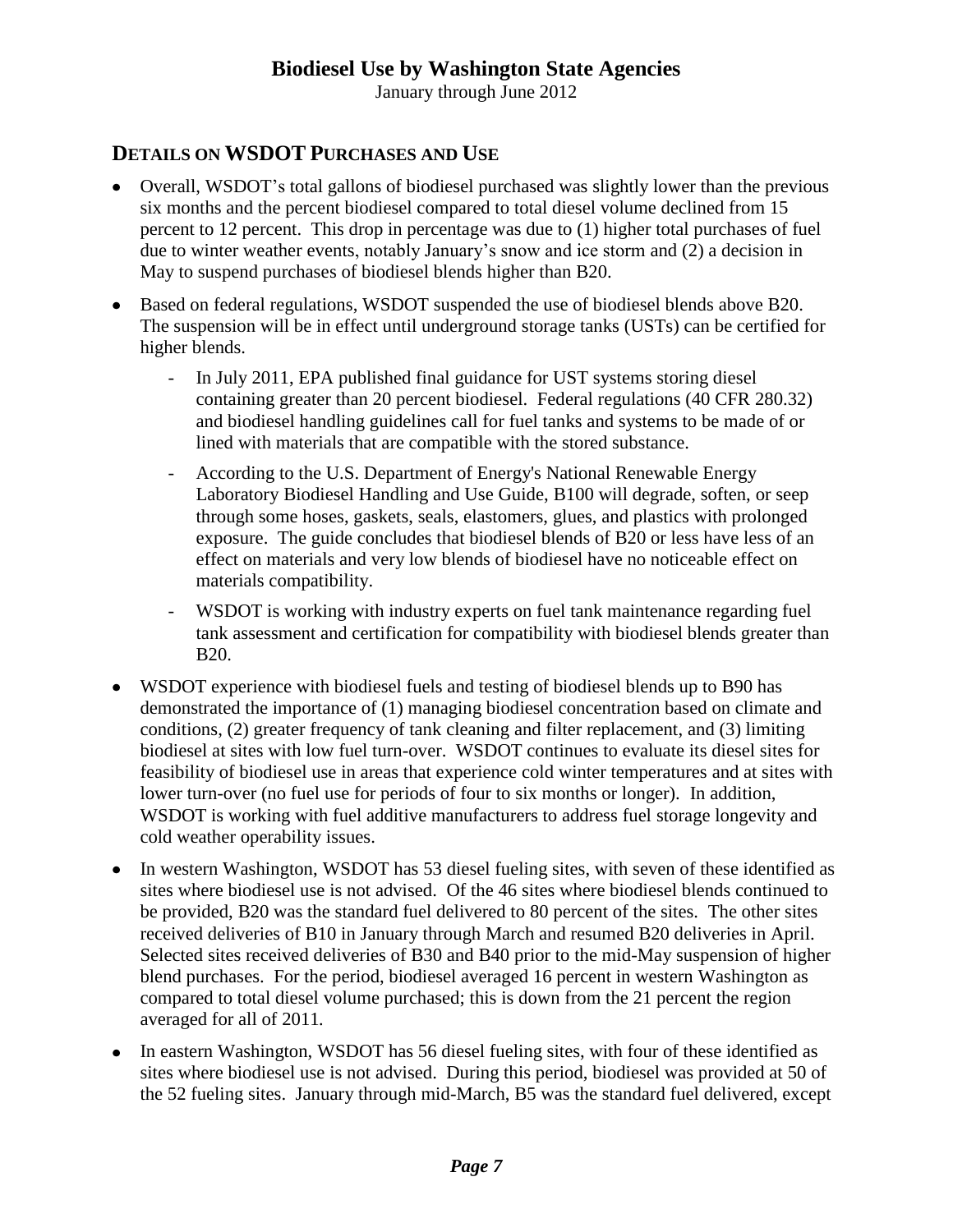January through June 2012

for seven sites that received B10. Higher blends were purchased as warmer weather returned. For the period, biodiesel averaged 6.6 percent in eastern Washington, up from the 4.4 percent the region averaged for all of 2011. Of the 50 sites, 38 sites averaged 10 percent biodiesel or less and 12 sites averaged 11 percent to 15 percent biodiesel as compared to total diesel volume purchased during the period.

| <b>Region</b>          | <b>Diesel Gallons</b> | <b>Biodiesel Gallons</b> | <b>Total Gallons</b> | <b>Biodiesel</b> % |
|------------------------|-----------------------|--------------------------|----------------------|--------------------|
| Westside               | 685,675               | 131,644                  | 817,319              | 16.1%              |
| Eastside               | 700,671               | 49,539                   | 617,185              | $6.6\%$            |
| <b>Statewide Total</b> | 1,386,346             | 181,183                  | 1,567,529            | $11.6\%$           |

| WSDOT Biodiesel Purchases by Region: January 1 to June 30, 2012 |  |  |  |
|-----------------------------------------------------------------|--|--|--|
|-----------------------------------------------------------------|--|--|--|

- WSDOT continued to employ best practices for biodiesel use during the period. However, the following issues remain: (1) replacing fuel dispenser filters at twice the previous rate and (2) using a more porous filter to minimize filter failure. WSDOT continues to experience higher rates of fuel injector failure, which may or may not be attributable to biodiesel use.
- WSDOT biodiesel purchases have significantly increased since 2007, especially in western Washington where biodiesel purchases averaged 21 percent in 2011. The lack of biodiesel availability from contractors serving eastern Washington limited WSDOT's efforts to use biodiesel fuels in that region prior to 2011.

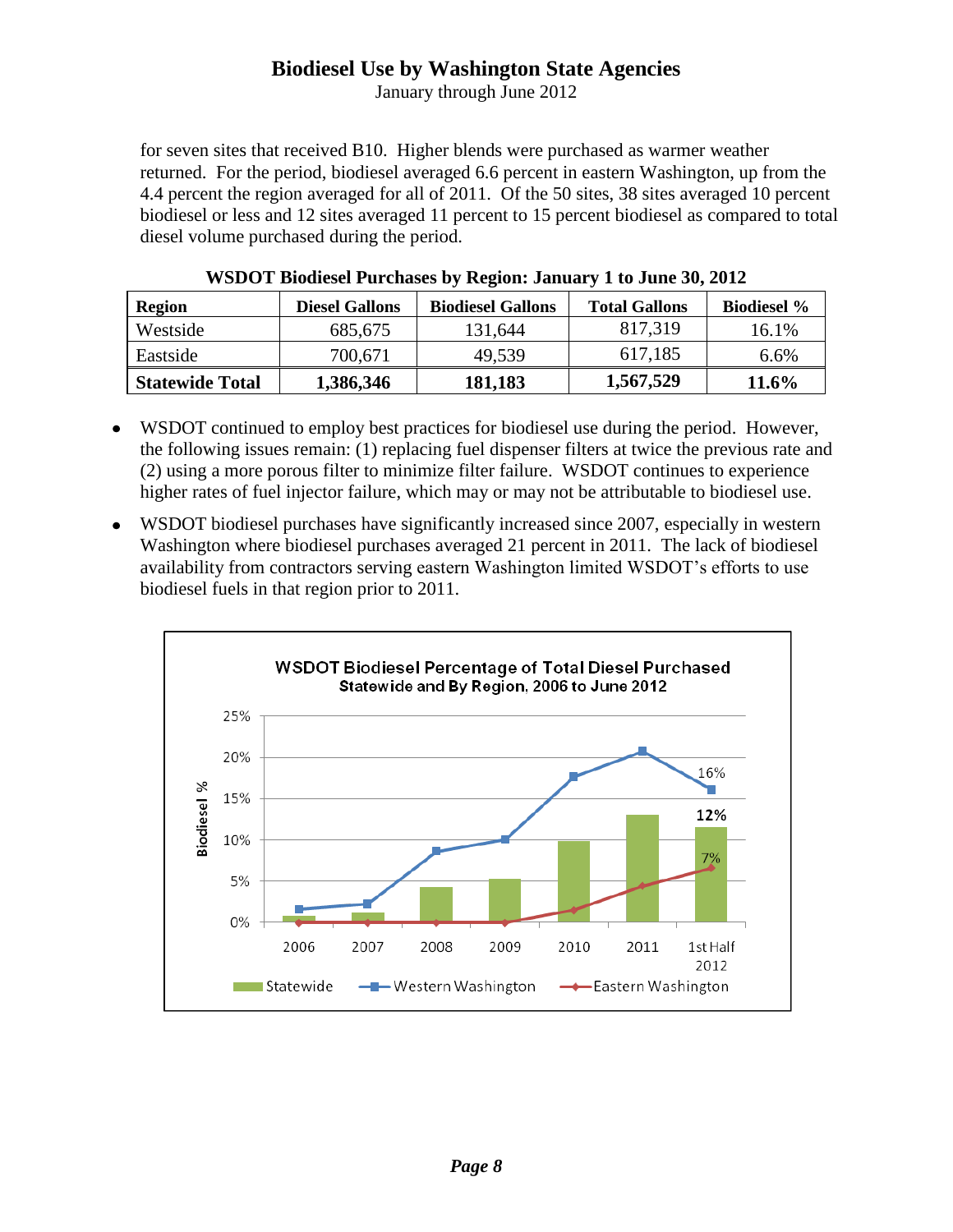January through June 2012

# **FUEL QUALITY**

Washington State Department of Agriculture (WSDA) continues to monitor the quality of diesel and biodiesel used by state agencies as part of the state's Motor Fuel Quality Program. During this reporting period, WSDA submitted a total of 115 diesel and biodiesel fuel samples to the contract laboratory for testing for compliance with American Society for Testing and Materials (ASTM) quality standards. Samples were obtained from fuel distributors, biodiesel producers, retail outlets and WSDOT sites.

Of the 45 samples collected at WSDOT fueling locations, 38 samples were taken to assist WSDOT in recovering from the inadvertent delivery of high-sulfur kerosene by a contract fuel supplier to 19 of its eastern Washington locations. Of the other seven samples, three (all B20) did not meet the ASTM quality specification on one quality factor (flash point).

Of the 70 samples collected at locations other than WSDOT sites, 25 samples did not meet the ASTM specification on one or more quality factors (flash point, lubricity and/or free water and particle contamination). These samples included 14 diesel, ten B5 and one B20 fuel samples.

Overall, WSDA did not identify any significant fuel quality issues during the period. No performance-related issues were reported to WSDA by state agencies.

#### **STATE FUEL CONTRACTING**

- The state bulk fuel contract (Contract #00311), which took effect May 21, 2011, is now in its second year. To date, there are no significant problems to report. The contract covers all regions of the state and encompasses 16 contracts with five contractors.
- Provisions of the state bulk fuel contract related to biodiesel include:
	- Biodiesel can be made from any feedstock so long as it meets ASTM specifications.
	- Contractors must provide biodiesel fuel in any percentage from B1 to B100.
	- Contractors must provide state agencies with biodiesel made from at least 51 percent in-state feedstock and/or biodiesel produced in-state.
- Contractors were initially allowed six months to meet the in-state sourced biodiesel requirement of 51 percent. Contractor reporting for the last quarter of 2011 revealed some challenges in reporting on this requirement. A process was developed with the assistance of one of the contractors that is now being applied to all contractors. The process includes review of invoices and bills of lading that document the date, quantity, and source of biodiesel purchases.
- As of the end of June, DES was in the process of working with PetroCard, one of the bulk fuel contractors, to add a specific B5 product to its contract. B5 has become a standard product available from fuel suppliers in Washington. The B5 product is expected to provide cost savings to state contract customers. DES anticipates this new product to be available as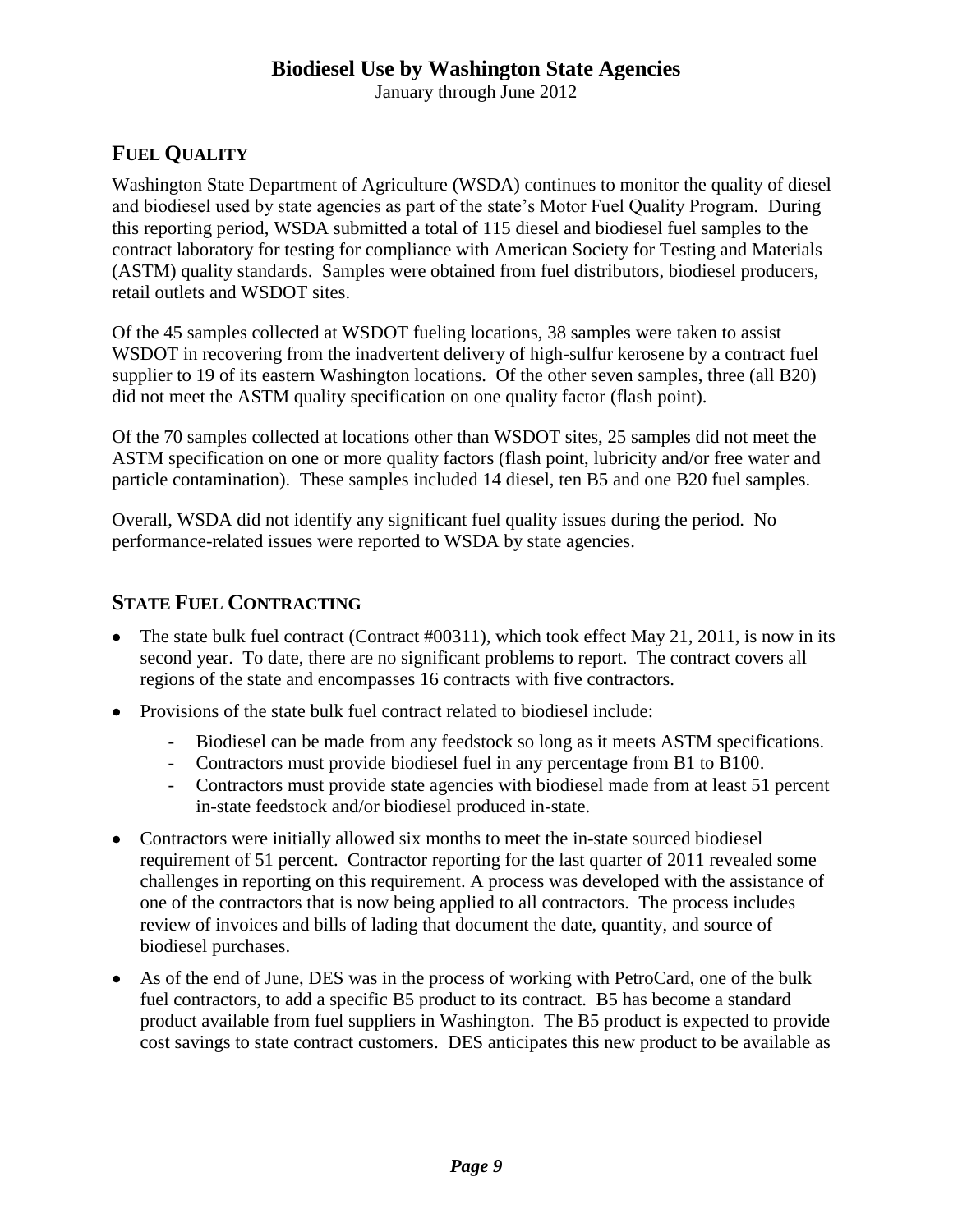January through June 2012

of August 1 and plans to work with the other four contractors to make this product available statewide<sup>1</sup>.

- DES extended the state bulk fuel contract (Contract #00311) through May 20, 2014. DES also extended the two fuel contracts used by Washington State Ferries; the marine refueling services contract (Contract #02207) and the Seattle Harbor fuel dock contract (Contract #01108) now operate through April 25, 2014 and June 30, 2014, respectively.
- Last fall, the state vehicle contracts for 2012/2013 models were amended to require trucks and vans with diesel engines to be certified to use biodiesel blends of up to B20. The new suite of vehicle contracts for the 2013/2014 models will continue to require diesel engines to be B20 certified.

# **OTHER ACTIVITIES RELATED TO BIODIESEL USE BY STATE AGENCIES**

- **Biodiesel Cold Weather Management:** Washington State Department of Agriculture (WSDA) hosted a workshop on March 22, 2012 in Olympia for state contractors and major state agency diesel fuel users that focused on managing biodiesel at higher blends, especially in cold weather. More than 60 participants attended, including petroleum refiners, fuel distributors, state government customers, and fuel testing laboratory staff. The workshop topics included a broad look at the basics of petroleum and biodiesel, cold weather performance, handling and storage, and fleet operations. Subject matter experts from the National Biodiesel Board (NBB), oil refiners, biodiesel producers, and additive manufacturers were featured speakers at the event. The departments of Transportation, Agriculture, Enterprise Services, Commerce and NBB held follow-up discussions which focused, in part, on compatibility of tanks, dispensers, and associated infrastructure with higher biodiesel blends. The NBB experts recommended the Washington State Department of Transportation work with a third-party vendor to assess and certify sites for compatibility with biodiesel blends greater than B20.
- **Extent Practicable Rulemaking:** The Department of Commerce filed a Pre-Proposal  $\bullet$ Statement of Inquiry (CR-101) in January that initiated a rulemaking process to establish standards and guidelines for agency use of biofuels and vehicle electrification "to the extent practicable." The rule is to define practicability and clarify how state agencies will be evaluated in determining whether they have met mandated goals, which include 40 percent biofuel/electricity use by June 1, 2013, and 100 percent biofuel/electricity use by June 1, 2015. Legislation passed in 2012 (ESHB 2545) authorizes use of compressed natural gas (CNG), liquid natural gas (LNG) and propane from fossil fuel sources to meet these requirements if Commerce determines that biofuels and electrification are not reasonably available.

Commerce established an interagency work group – which includes the Washington State University Extension Energy program and state departments of Transportation, Agriculture, Ecology and Enterprise Services – to guide rule drafting. A public

 $\overline{a}$ 

<sup>&</sup>lt;sup>1</sup> After the reporting period covered by this report, the negotiation was successful and B5 is now available on contract.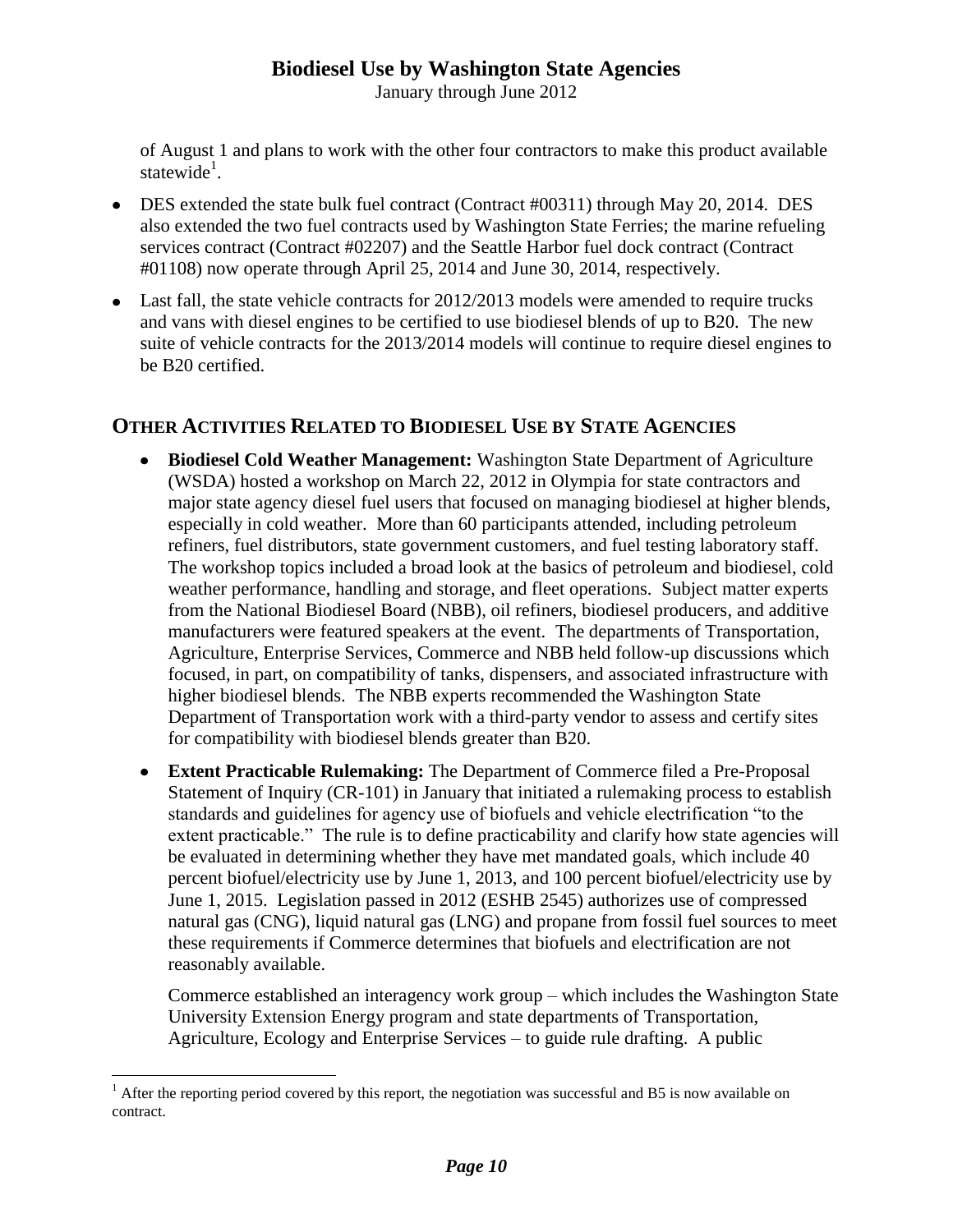January through June 2012

workshop to gather stakeholder suggestions is to be held in the fall of 2012. A public hearing on the proposed rule will be held before it is finalized.

**Alternative Fuel Use Reporting:** In an effort to streamline state agency reporting of use of biodiesel and other alternative fuels, Commerce and Washington State Department of Agriculture worked with the Department of Ecology during this reporting period to help revise the "Fleet Energy Use" section of the calculator used by state agencies to report greenhouse gas emissions.

# **OTHER FACTORS AFFECTING BIODIESEL USE**

On the national level, biodiesel production continues at a pace to meet the minimum volumes required under the federal renewable fuels program (known as RFS2). For 2012, the minimum volume for biomass-based diesel is 1 billion gallons. Regionally, biodiesel production and use is increasing. The U.S. Energy Information Administration reports four active biodiesel plants in Washington and one in Oregon. Much of this regional biodiesel production is being sold in Oregon, where state law requires all diesel fuel sold in the state for vehicles to contain a minimum of 5 percent biodiesel by volume.

The lack of a fully functional state renewable fuel standard in Washington affects biodiesel availability in the state generally but has less of an impact on availability for state agencies due to the state fuel contracts.

# **RECOMMENDATIONS/ACTION ITEMS**

- Continue efforts to increase biodiesel use by state agencies.
	- o Monitor timely completion of the biodiesel blending infrastructure upgrade at the Seattle fuel pier that will allow Washington State Ferries to use biodiesel fuels throughout its fleet.
	- o Promote and monitor purchase of the new B5 product as it becomes available on state fuel contracts.
	- o Work with agencies, biodiesel producers and fuel contractors on managing biodiesel at higher blends, especially in cold weather.
- Monitor and work to ensure state fuel contracts allow state agencies to benefit from the sourcing of lower-cost in-state biodiesel.
- Ensure lessons learned from state agency experience with biodiesel use are considered in the Extent Practicable rulemaking process.
- Continue to encourage vehicle manufacturers to approve use of higher blends of biodiesel.
- Continue fuel quality monitoring to ensure standards are met.